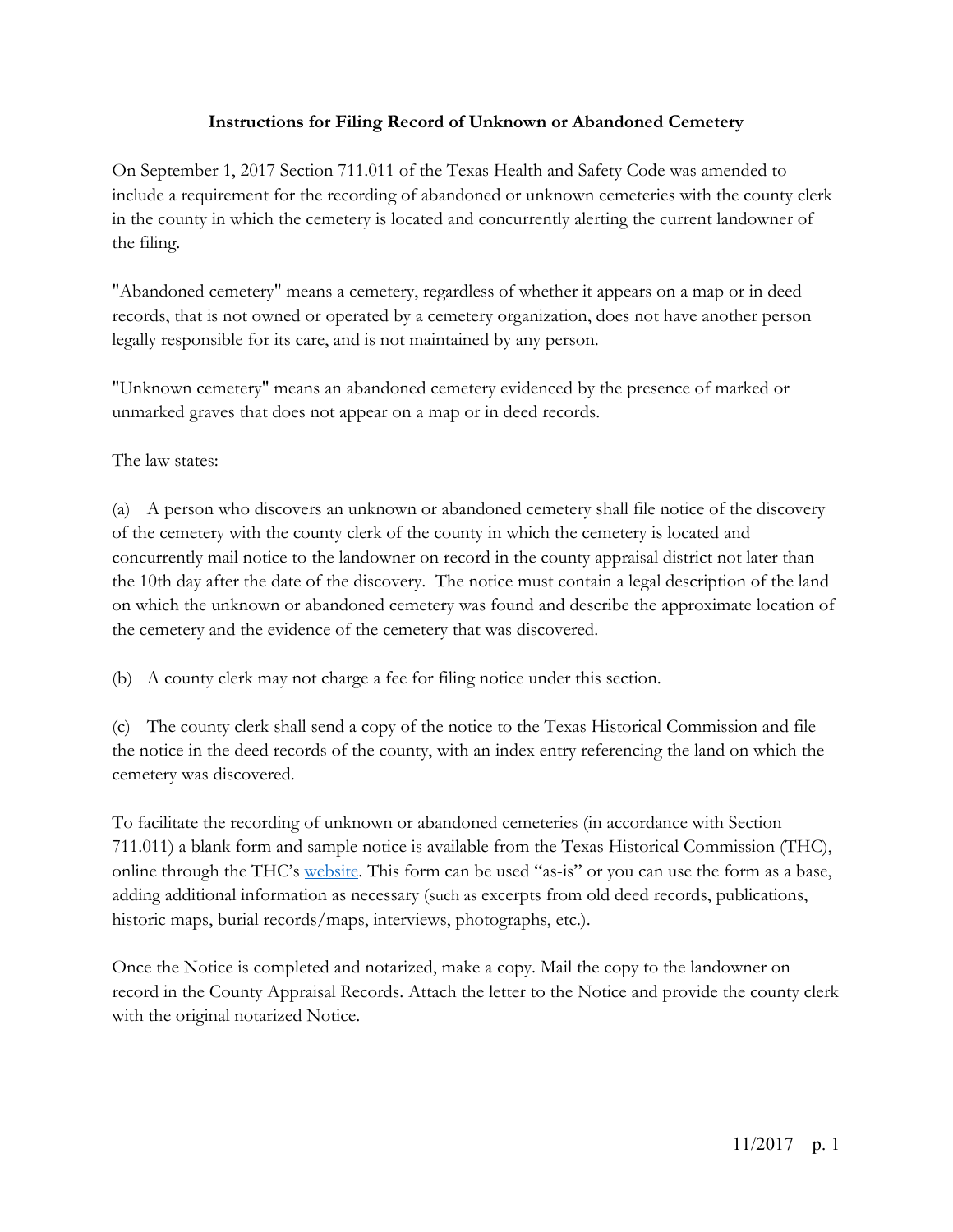### **Completing the Notice**

A. Enter the county in which the cemetery is located.

B. Enter the 911 address for the cemetery, if known; directions to the cemetery from the nearest community including mileage; and GPS coordinates, if known.

C. The second page of this notice is provided to include a location map of the cemetery. Note: When providing a location map, please consider that maps will most likely be reproduced (Xerox copied) by the clerk's office. Color images will more than likely be reduced to black and white. Many images end up looking like a black square and all details will be lost. A simple line drawing may be better than color images, such as aerial photographs. Digital road maps such as Google maps seem to come through the copier very clearly, but may need to be annotated to convey the exact location accurately.

D. Enter the evidence that indicates there is a cemetery at this location. Evidence may include physical elements and /or documentary/archival evidence. Physical elements might include markers with inscriptions, graves marked only by stone, burial depressions, evidence resulting from inadvertent excavations, fencing, and/or commonly used grave plantings (iris, crepe myrtle). If headstones are present, provide the number of known graves. Documentary evidence might include a deed, inclusion on a historic map (such as county highway map or USGS map). You may also add more information to the form itself, **if known**, such as:

- the name of the cemetery
- **number of graves**
- date range of burials
- **surnames observed**
- **association** (with a church or community)
- ethnicity or religious association

E. Enter the legal description. Usually this will be the survey and abstract number. Example: John Smith Survey, A-321. This information can usually be obtained from the county appraisal office.

F. Enter the information requested in this section. You may also choose to add your affiliation to the cemetery (descendent, landowner, surveyor, researcher, etc.)

G. The notice must be notarized by a Notary Public.

H. Create a map showing the approximate location of the cemetery. Include any landmarks such as roads, waterways and communities.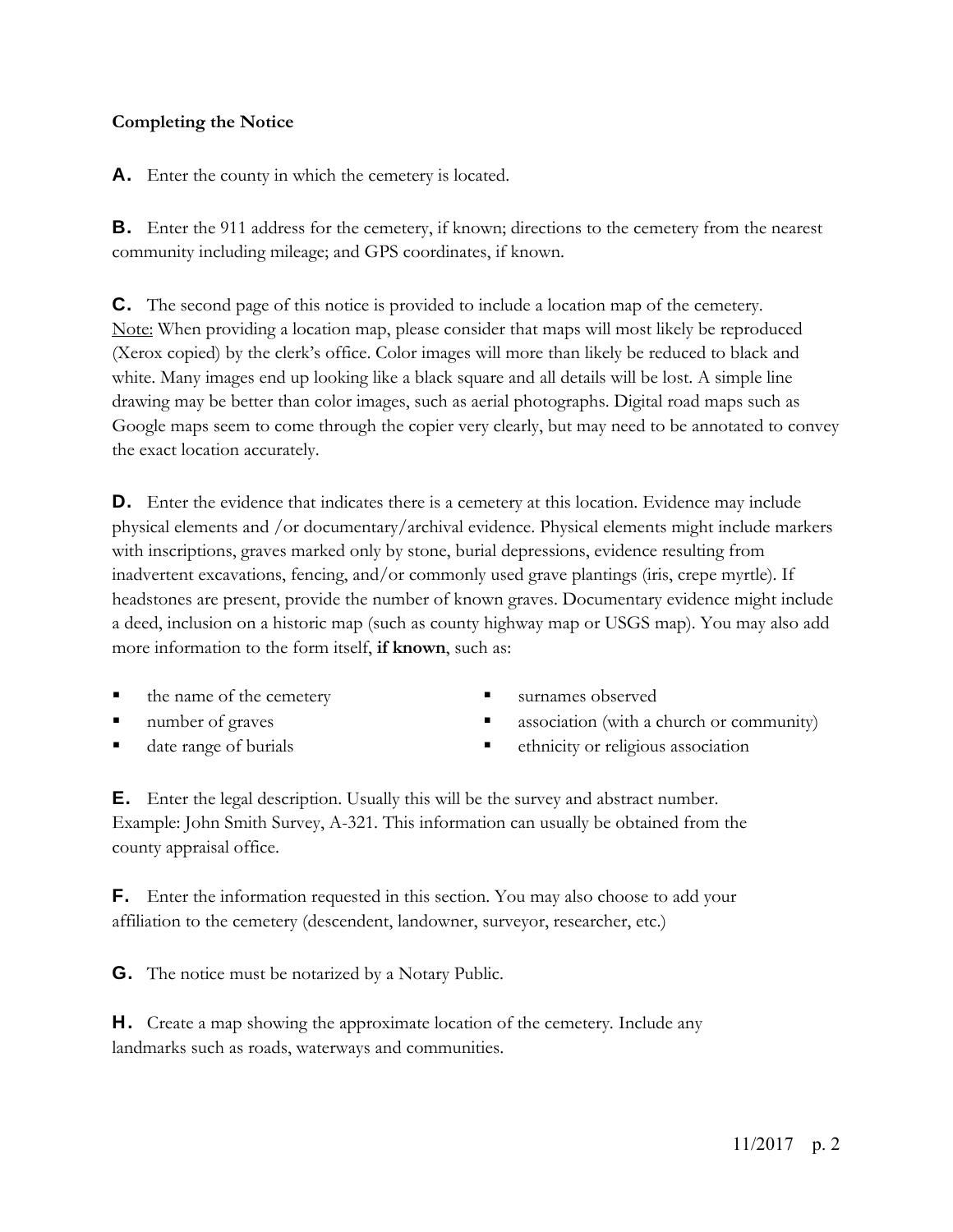I. You must Mail the copy to the landowner on record in the County Appraisal Records. Attach the letter to the Notice

J. Make a copy of the notarized form and mail it to the landowner on record in the county appraisal district. State the following in your letter:

Pursuant of the Texas Health and Safety Code Sec. 711.011. FILING RECORD OF UNKNOWN or ABANDONED CEMETERY: A person who discovers an unknown or abandoned cemetery shall file notice of the discovery of the cemetery with the county clerk of the county in which the cemetery is located and concurrently mail notice to the landowner on record in the county appraisal district. By receipt of this letter, you have been notified.

#### **Filing the notice**

Once the notice is completed and notarized, it is filed with the county clerk of the county in which the cemetery is located. You may choose to take these instructions with you to assist the clerk with the filing.

#### **The county clerk shall:**

 Verify that the notice contains the legal description of the land, an approximate location of the cemetery, evidence of the cemetery and is signed and notarized.

# **File the notice in the county deed records with an index entry referencing the land on which with an index entry referencing the land on which the cemetery was discovered.**

Not charge a fee for this filing (See Sec. 711.011b)

 Send a copy of the notice indicating filing date, the document number and/or volume and page to:

# **Texas Historical Commission Attn: Cemetery Preservation Program PO Box 12276 Austin TX 78711-2276**

For more information, please contact Jenny McWilliams at 512-475-4506 or jenny. mcwilliams@thc.texas.gov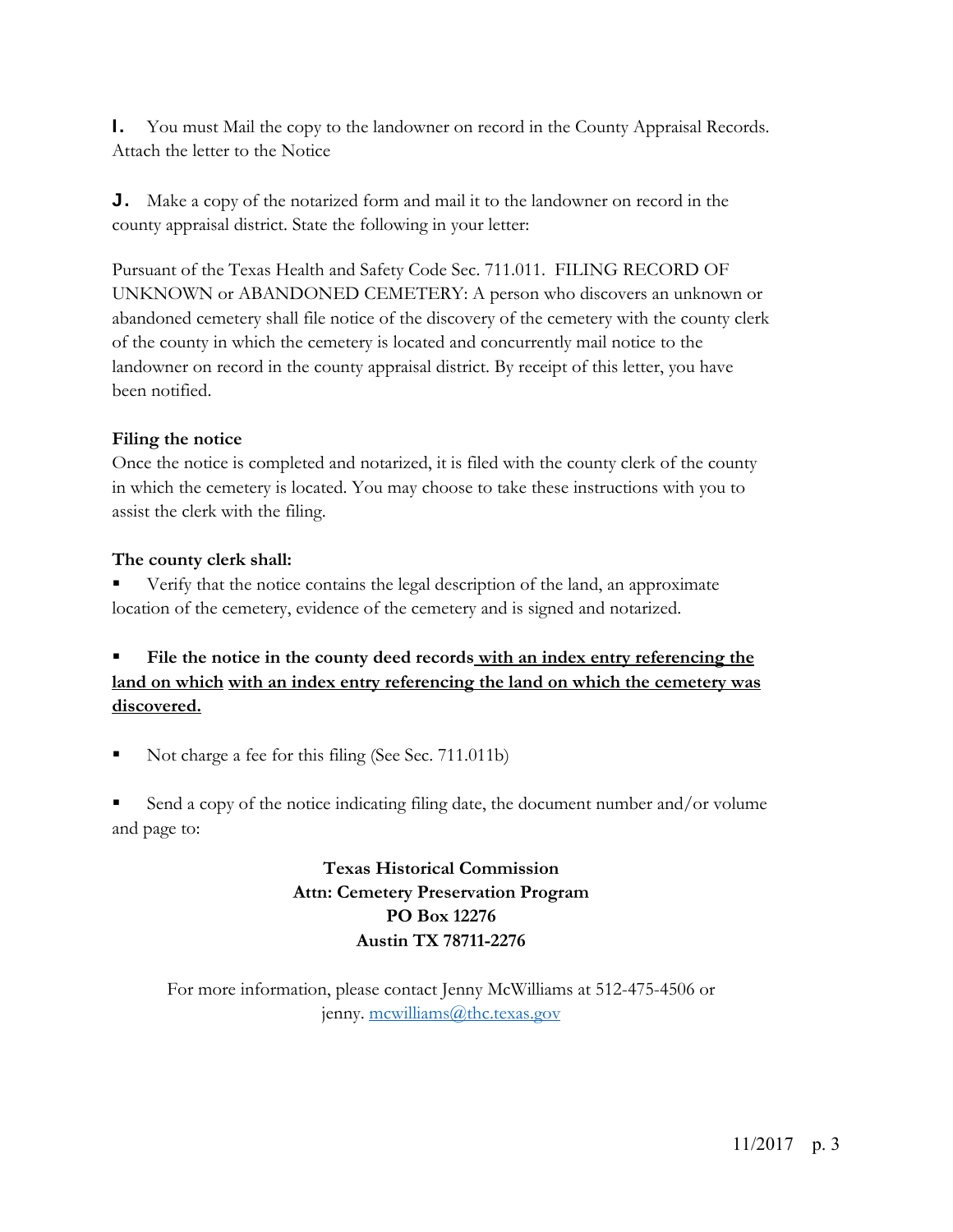## **RECORD OF UNKNOWN OR ABANDONED CEMETERY (SAMPLE)**

| THE STATE OF TEXAS   |                                 |
|----------------------|---------------------------------|
|                      | KNOW ALL MEN BY THESE PRESENTS: |
| A COUNTY OF Post Oak |                                 |

 THAT the undersigned, acting pursuant to the provisions of Section 711.011 of the Texas Health and Safety Code, files this notice of the discovery of an unknown or abandoned cemetery.

 The Cemetery is located (describe the location, including GPS information, if available): **1211 County Road 123, Jergenson. From courthouse in Jergenson, Texas, take US 190 west for 5 miles. Turn left (north) on SH 289, travel 1.8 miles. Turn left on FM 483, travel for 2.5 miles. Turn left on County Road 123. Cemetery will be on the left.**  B

 A location map (Exhibit A) is attached (may be hand drawn).  $\overline{C}$ 

 The Cemetery is evidenced by (describe features such as markers with inscriptions, graves D marked only by stone, archaeological evidence resulting from inadvertent excavations, fencing, commonly used grave plantings (iris, crepe myrtle), or other evidence):

**2 grave markers, some broken iron fencing with irises inside, 3 possible burial depressions, several large rocks that may mark graves, other areas of vegetation, and remnants of a barbed wire fence.** 

The legal description for the land occupied by the Cemetery is (provide survey and abstract numbers and a description, attach as an Exhibit to Notice if necessary): **John Smith Survey, A-321** 

|--|--|

*Mary Howard Clark* 

(signature)

**\_\_Mary Howard Clark\_\_**  (printed name)

**12345 South Loop 10, Jergenson Texas** 

(address)

THE STATE OF TEXAS **§** 

§

COUNTY OF  $\S$ This instrument was acknowledged before me on the day of \_\_\_\_\_\_\_\_\_\_,

20\_\_\_\_, by\_\_\_\_\_\_\_\_\_\_\_\_\_\_\_\_\_\_\_.

E

G

 $\mathcal{L}_\text{max}$  and  $\mathcal{L}_\text{max}$  and  $\mathcal{L}_\text{max}$  and  $\mathcal{L}_\text{max}$  and  $\mathcal{L}_\text{max}$  and  $\mathcal{L}_\text{max}$ Notary Public, State of Texas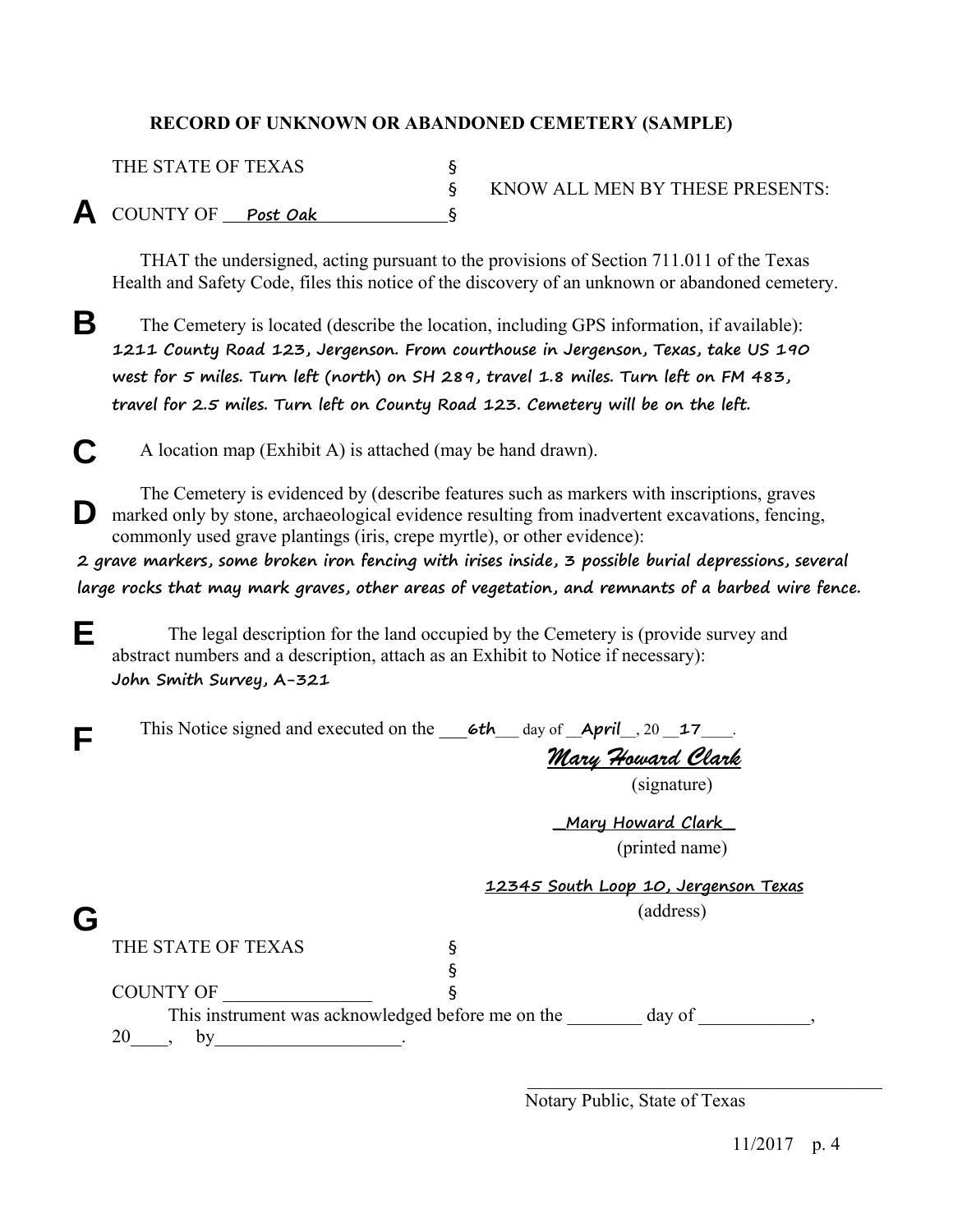# $\overline{H}$

## **EXHIBIT A Location map**

Please provide a map showing the location of the cemetery in relation to the nearest community and any other permanent landmark such as roads.